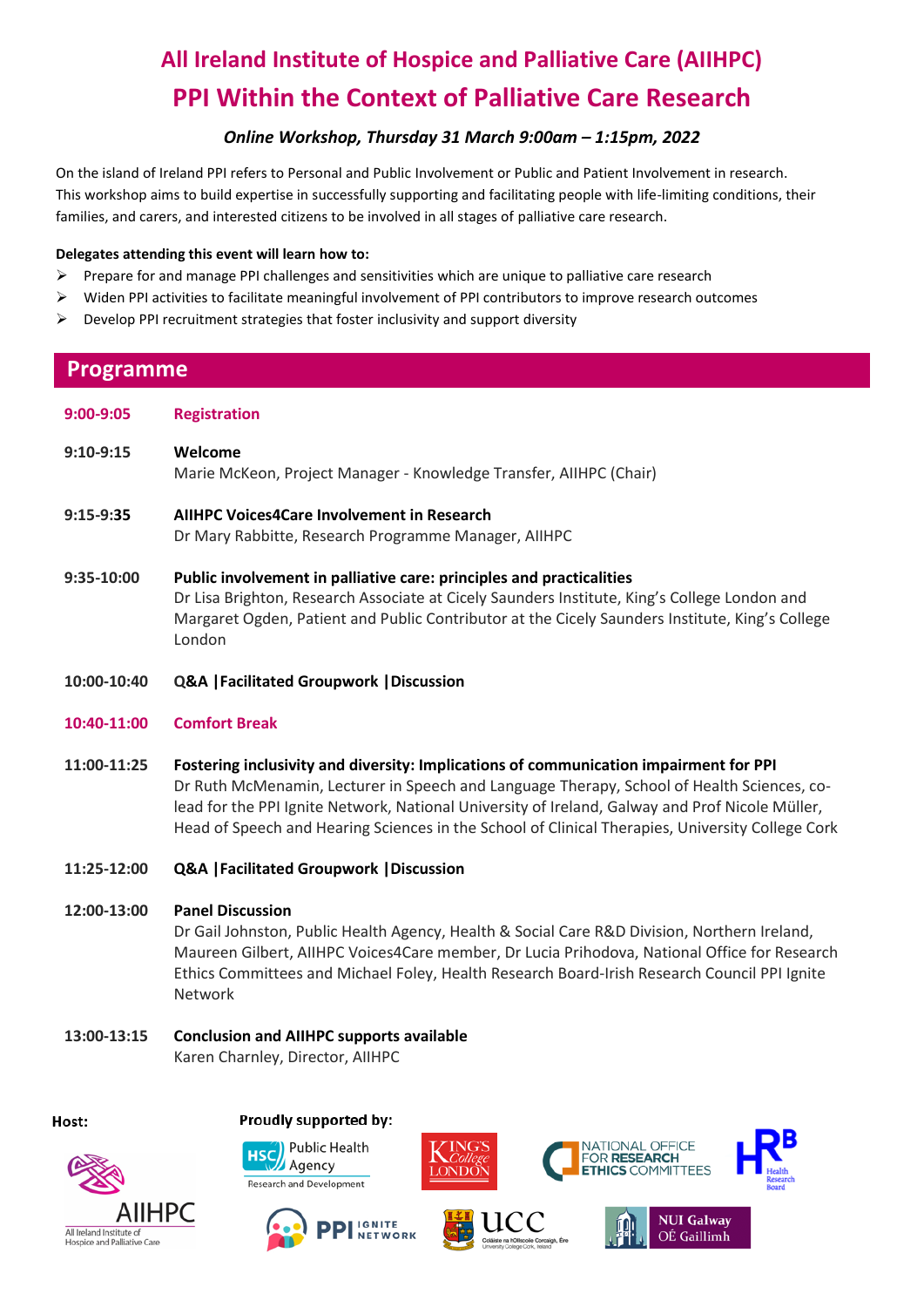## **Speakers, Panel Members and Facilitators**



**Karen Charnley, Director, All Ireland Institute of Hospice and Palliative Care (AIIHPC).** As Director, Karen provides strategic leadership for AIIHPC including brokering relationships between the Institute's 27 partner organisations funders and key stakeholders. She leads the Institute Team and oversees the delivery of the Institute's Business Plan across education, research, policy and practice, service user and carer

engagement and raising awareness. She also represents the Institute on key regional and national fora and contributes to palliative care policy and strategic discussions. Karen has worked both in the UK and Ireland and has significant leadership and management experience in a range of sectors including housing, economic development and offender management.

**Prof Nicole Müller, Head of Speech and Hearing Sciences in the School of Clinical Therapies, University College Cork (UCC)**. Nicole Müller is Professor and Head of the Department of Speech and Hearing Sciences at UCC, and Head of the School of Clinical Therapies, including Audiology, Occupational Therapy, Physiotherapy and Speech and Language Therapy. Her research interests include ageing-related disorders of communication and cognition, such as dementia and acquired



brain injury and their impact on interaction in daily life and the ability to speak multiple languages. Before joining UCC in 2017, she held academic appointments in England, Wales, the United States and Sweden. Her current work includes collaboration on research into sensory care for people with dementia in residential care.



**Dr Ruth McMenamin, Lecturer in Speech and Language Therapy, School of Health Sciences, co-lead for the PPI Ignite Network, National University of Ireland, Galway (NUIG).** Ruth co-leads work package 1 (capacity building focus) for the Irish PPI Ignite Network and she is a guest editor on a "PPI and Aphasia" special issue in the journal Aphasiology. Ruth uses participatory approaches to work collaboratively with people with aphasia, healthcare professionals, students and community organisations in research. Ruth

is a member of the executive committee of the Collaboration of Aphasia Trialists (CATS) and she co-leads the 'Early-Stage Researcher Training' group. Ruth established and co-ordinates the NUI, Galway Conversation Partner Programme for people with aphasia in the local community.

**Dr Lisa Jane Brighton, Research Associate at the Cicely Saunders Institute, King's College London,** has a background in psychology and has worked as a health services researcher in palliative care for over seven years. Her research focuses on developing and evaluating complex interventions, particularly for people living with respiratory disease and/or chronic breathlessness. Alongside this, Lisa has supported the development of patient and public involvement infrastructure and activities in palliative care and



rehabilitation including co-leading creation of an online forum for public involvement in this field and co-developing the Cicely Saunders Institute's latest public involvement strategy.



**Margaret Ogden, Patient and Public Contributor at the Cicely Saunders Institute, King's College London,** begun her journey in public involvement in 2006 following the death of her mother from non-Hodgkin's lymphoma. The impact of her mother's death motivated Margaret to begin volunteering as a fundraiser for Cancer Research UK, and then working for 3 years with the National Cancer Research Institute. Since 2014 she has worked with the Cicely Saunders Institute, where she

has developed a specialism in evaluation in public involvement, and contributed to a range of activities, including qualitative analysis. Her other interests include diagnostics, community pharmacy, oral health and dentistry, mental health, homelessness, and equality and diversity. Outside of public involvement she enjoys ballet, opera, museums, art galleries and philosophy.

**Marie McKeon, Project Manager - Knowledge Transfer and Exchange, AIIHPC.** Marie is responsible for knowledge transfer and exchange activities and initiatives, associated with the Palliative Care Research Network (PCRN), Early Career Researcher Forum (ECRF), and AIIHPC's Palliative Hub websites. She holds a degree in Business Management and a Professional Diploma in Education. Since joining AIIHPC in 2017,

she has collaborated with PCRN members and other key stakeholders, to design, develop and deliver capacity building workshops on knowledge transfer and exchange, implementation, and digital communication and other events across the island of Ireland. She provides mentorship support to PCRN and ECRF members on local, national, and international projects and related research activities. She also led the development of the free eLearning course '[Developing a](https://learningplatform.thepalliativehub.com/login/index.php)  [Dissemination Strategy for Health Research](https://learningplatform.thepalliativehub.com/login/index.php)' available on The Palliative Hub – Learning Platform.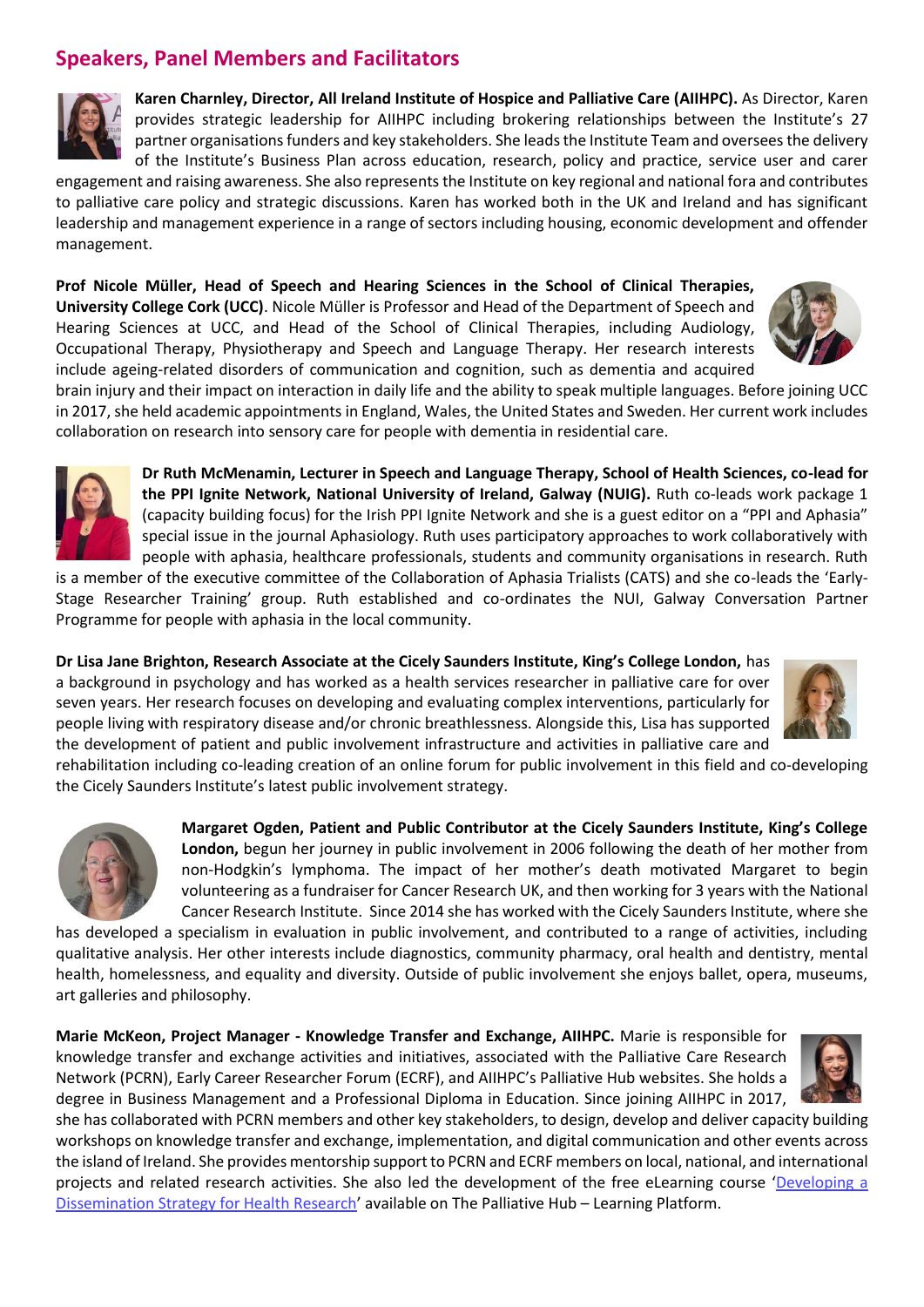

**Dr Mary Rabbitte is Research Programme Manager at AIIHPC**, where she leads on AIIHPC's research programme and supports the strategic development of the Institute's PCRN and programmes. She has previously managed, developed and delivered research, education, and consultancy programmes in the academic, health care and business sectors. As a clinical psychotherapist she has worked with people with life-limiting conditions within hospice and private practice. Her published research masters on psychotherapeutic approaches for people with MND involved working with a psychotherapist with life limiting neurodegenerative disease in a hospice and home setting to develop qualitative interview questions. This research informed the development of a national training programme to improve psychosocial care of people with MND that she led in collaboration with

Irish Motor Neurone Disease Association, Beaumont Hospital, and Our Lady's Hospice and Care Services funded by Irish Hospice Foundation. Mary also holds a PhD in Chemistry from NUIG.

**Maureen Gilbert, AIIHPC Voices4Care member.** Maureen has been a member of Voices4Care for almost six years, linking her passionate interest in ensuring agency and best quality at end of life with a deep commitment to democratisation and diversity throughout society. In her professional life she is an equality and diversity consultant, working in Ireland and internationally with the UN, statutory bodies, major corporations, NGOs and arts organisations. She designed the UN's approach to both facilitation



and disability equality training and has trained facilitators throughout the world. A social anthropologist by education and inclination, she is a keen traveller and arts audient. Maureen also represents the public interest on the steering group of the Irish Health Research Forum.



**Michael Foley, Programme Manager, Trinity PPI Ignite Office, Trinity College Dublin**. Michael has been facilitating public processes for over twenty years as part of his work in the National Disability Authority, Age & Opportunity and now Trinity College Dublin. He has developed PPI Ignite involvement activities for the autism, dementia, intellectual disability and vision impaired communities. He has worked with NGOs such as: Health Research Charities Ireland to co-produce the Making a Start toolkit; Campus

Engage on their How-To Guide on Engaged Research Online Workshops and their upcoming Engaged Research & Innovation for Societal Impact training course; IPPOSI on their Citizens' Jury on Access to Health Information; and the Irish Hospice Foundation on the development of research activity within their organisation. Michael has also been a Research Module coordinator in Maynooth University.

**Dr Gail Johnston, Programme Manager, Public Health Agency, Health & Social Care, R&D Division Northern Ireland**. Gail undertook a degree in Social Science at Edinburgh University before going on to train as a nurse and district nurse. She subsequently worked as a research sister and fellow in Ninewells Medical School, Dundee, on a variety of health service research projects. She completed her PhD there



in 1997 looking at the assessment of psychosocial and spiritual needs of patients with advanced cancer. She moved to Belfast in 1998 and for 9 years worked as a Macmillan Lecturer, initially in the Dept of General Practice at Queens University where she co-developed a special study module in palliative care for undergraduate medical students, and latterly in the Macmillan Education Unit, Belfast where she supported the professional development of Macmillan Postholders. Since 2009, she has worked as a programme manager in HSC R&D Division, Public Health Agency with a special responsibility for Personal and Public Involvement.



**Dr Lucia Prihodova, National Office for Research Ethics Committees (NRECs).** Dr Prihodova is the Programme Manager for the NRECs in Ireland. As a senior member of the National Office team, Lucia manages the processes and procedures that underpin the national system of research ethics review and works on development of training for the Members of National Committees. Lucia holds a PhD from the Faculty of Medicine at University of Groningen, Netherlands and MSc in Psychology from Trnava University, Slovakia.

As an established researcher and research manager, Lucia brings in a wealth of expertise, having led and managed large-scale research projects in health systems research exploring work environment, workforce training and wellbeing, and patient outcomes from design to knowledge translation and dissemination.

**Paula Pinto, a Programme Manager for Policy and Practice at AIIHPC.** Paula is a Chilean lawyer with a Diploma in Business Administration and a Master's degree in Social Entrepreneurship. She has experience working in the charity sector particularly in relation to grants management, fundraising, policy development, and ensuring overall compliance to policies and procedures. She joined AIIHPC in



October 2021 leading in policy and practice including engaging with policymakers, service users, carers and community involvement through AIIHPC Voices4Care across the island of Ireland. As well as working on the plans for Palliative Care Week 2022 to raise the awareness of palliative care.